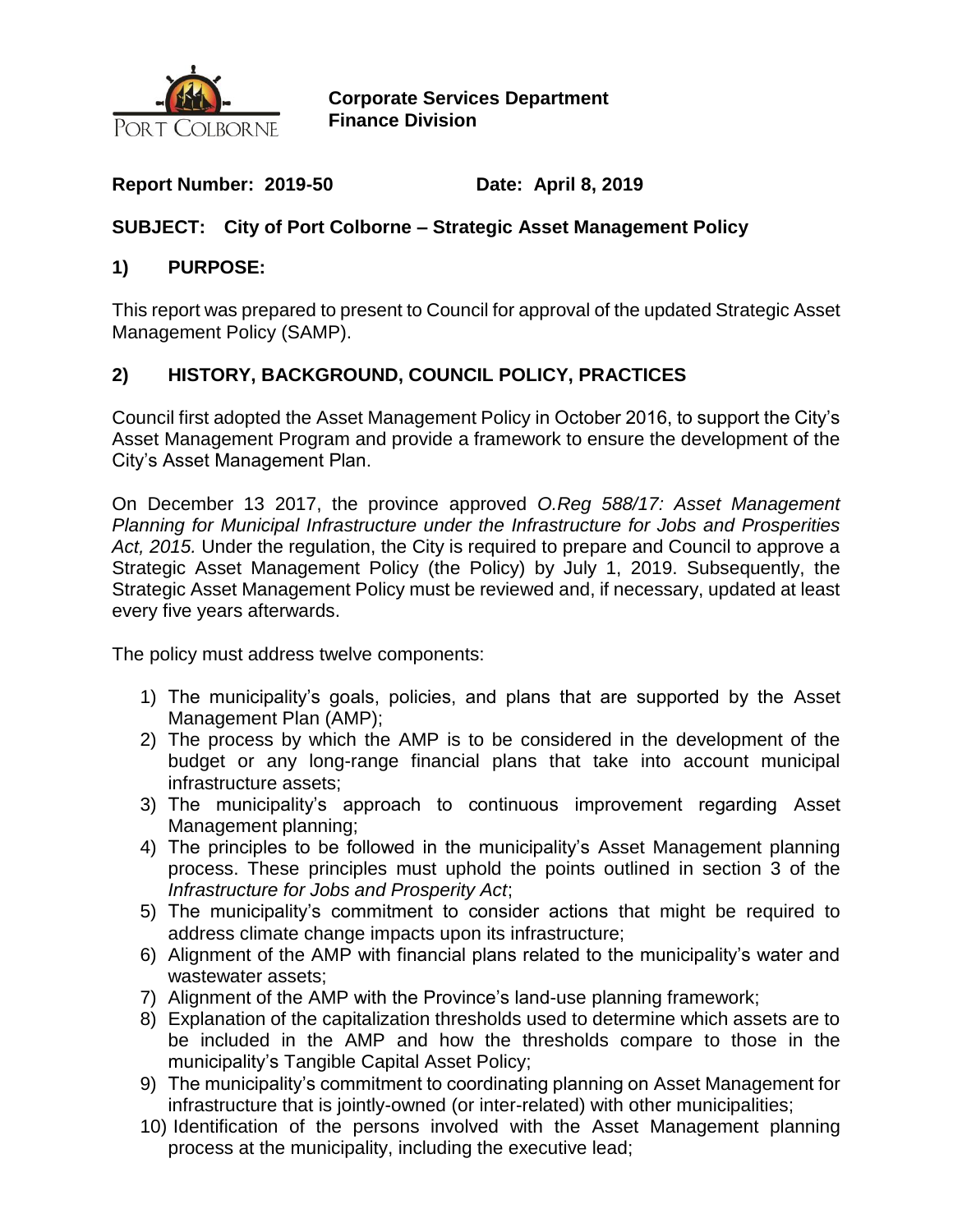- 11) Explanation of Council's involvement in Asset Management planning; and
- 12) The Municipality's commitment to provide opportunities for residents and other interested parties to provide input into the Asset Management planning process.

The Strategic Asset Management Policy (Appendix A) is the first requirement in the staged process for compliance with *O.Reg 588/17*. The policy will be used as a guiding framework for updating the City's Asset Management Plan.

## **3) STAFF COMMENTS AND DISCUSSIONS**

Asset Management planning is the process of making the best possible decisions regarding the acquisition, operating, maintaining, reviewing, replacing and disposing of infrastructure assets and is regarded as best practice for long-term financial planning. The Asset Management Plan is developed and updated through a series of activities, including assets inventory review, replacement value calculation, condition assessment practice, level of service framework, asset lifecycle management strategy, risk modeling and financial funding strategy.

The objective of the City of Port Colborne's Strategic Asset Management Policy is to provide leadership in and commitment to the development and implementation of the City's Asset Management program. It is intended to guide the consistent use of Asset Management across the organization, to facilitate logical and evidence-based decisionmaking for the management of municipal infrastructure assets and to support the delivery of sustainable community services now and in the future.

The City, like most Canadian municipalities, must overcome multiple challenges in managing assets including aging infrastructure; expectations of higher levels of service with minimal financial impact; increasingly demanding and complicated legislation with environmental requirements; and mitigation of the increased risk involved with infrastructure failure. Due to these increasing pressures, the City will need to implement a well-developed and detailed plan in order to make best decisions in managing the assets. To achieve this goal, developing the Strategic Asset Management Policy is the first step; it will play a critical role in implementing Asset Management across the organization.

Multiple workshops were held with Department Asset Management leads and our external consultant to review and update the Strategic Asset Management Policy. Changes to the Policy were made to incorporate legislated requirements outlined in the regulation and integrate industry best practices. Key changes to the policy include:

- Illustrating the critical connection between corporate strategic direction (including the Official Plan, Strategic Plan, Parks Master Plan, Transportation Master Plan, and other asset-related plans) and the Asset Management Strategy.
- Integrating Asset Management practices with budgeting process and long-term financial planning.
- Integrating Asset Management industry standards and best practices to drive continuous improvement.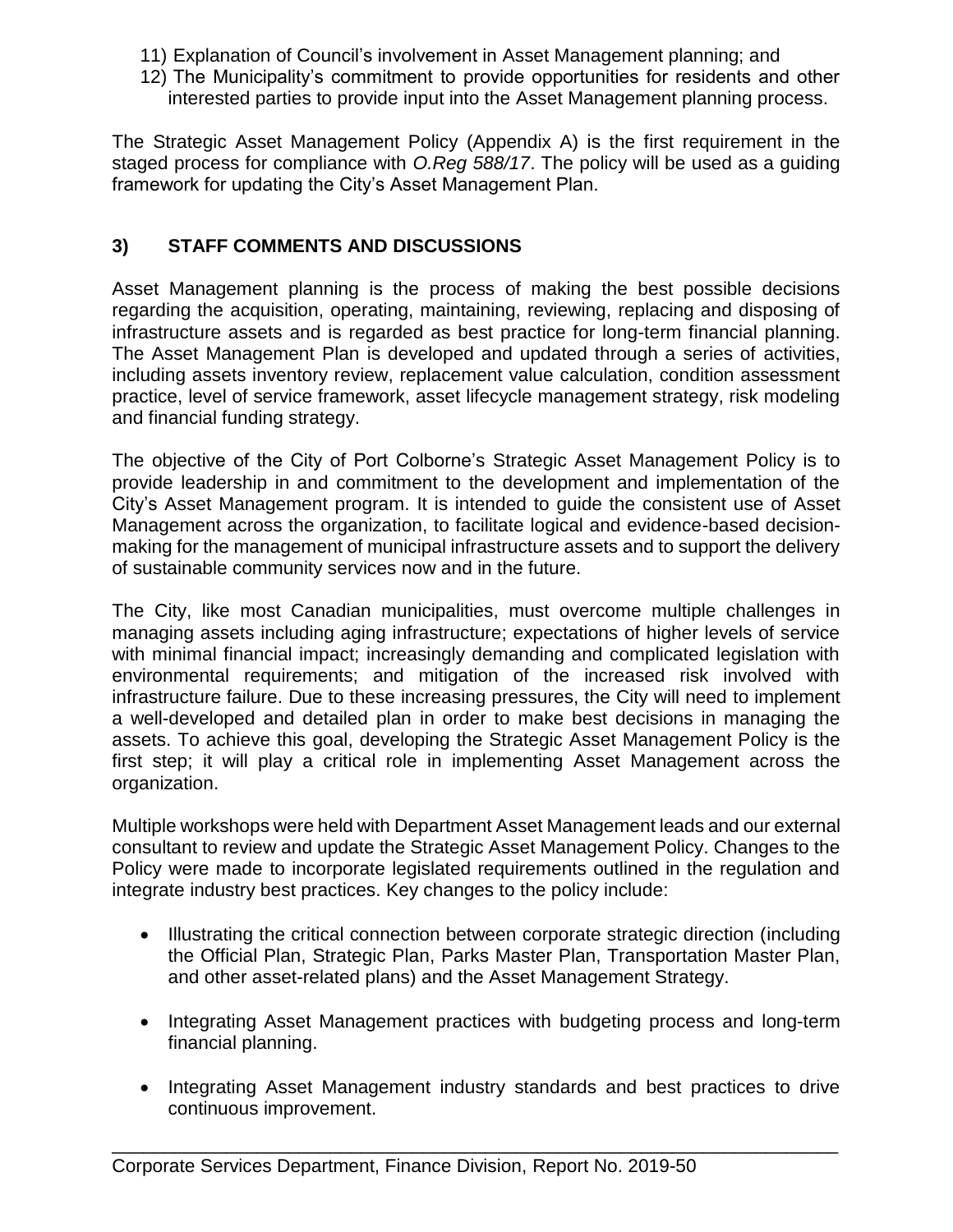- Aligning Asset Management planning with climate change mitigation and adaptation approaches.
- Identifying the executive lead and Council's involvement in directing and reviewing the Asset Management program.
- Outlining roles and responsibilities across the corporation, which are critical to successful implementation of the City's Asset Management plans. Overall responsibility for Asset Management is shared across City departments to effectively and continuously access, evaluate and improve the Asset Management program to achieve the level of service in the most cost effective and measurable way.

A recap on the legislative requirements of *O.Reg 588/17:*



\*Core assets are municipal roads, bridges water, wastewater and stormwater assets

The Strategic Asset Management Policy approved and adopted by Council by July 1, 2019 is the first requirement under the regulation. The next deadline is July 1, 2021, by which the Asset Management Plan for core assets is required to be adopted with defined current levels of service and costs to maintain levels of service.

The Asset Management team is actively working on refining the assets inventory for both core and non-core assets, integrating with the GIS mapping system, developing the asset profile and life cycle activities, establishing replacement value and long-term financial strategy. In addition, staff are completing the condition assessment of assets, modeling the risk management strategy, defining the current level of service for each class of service, as well as assisting the implementation of the work order system and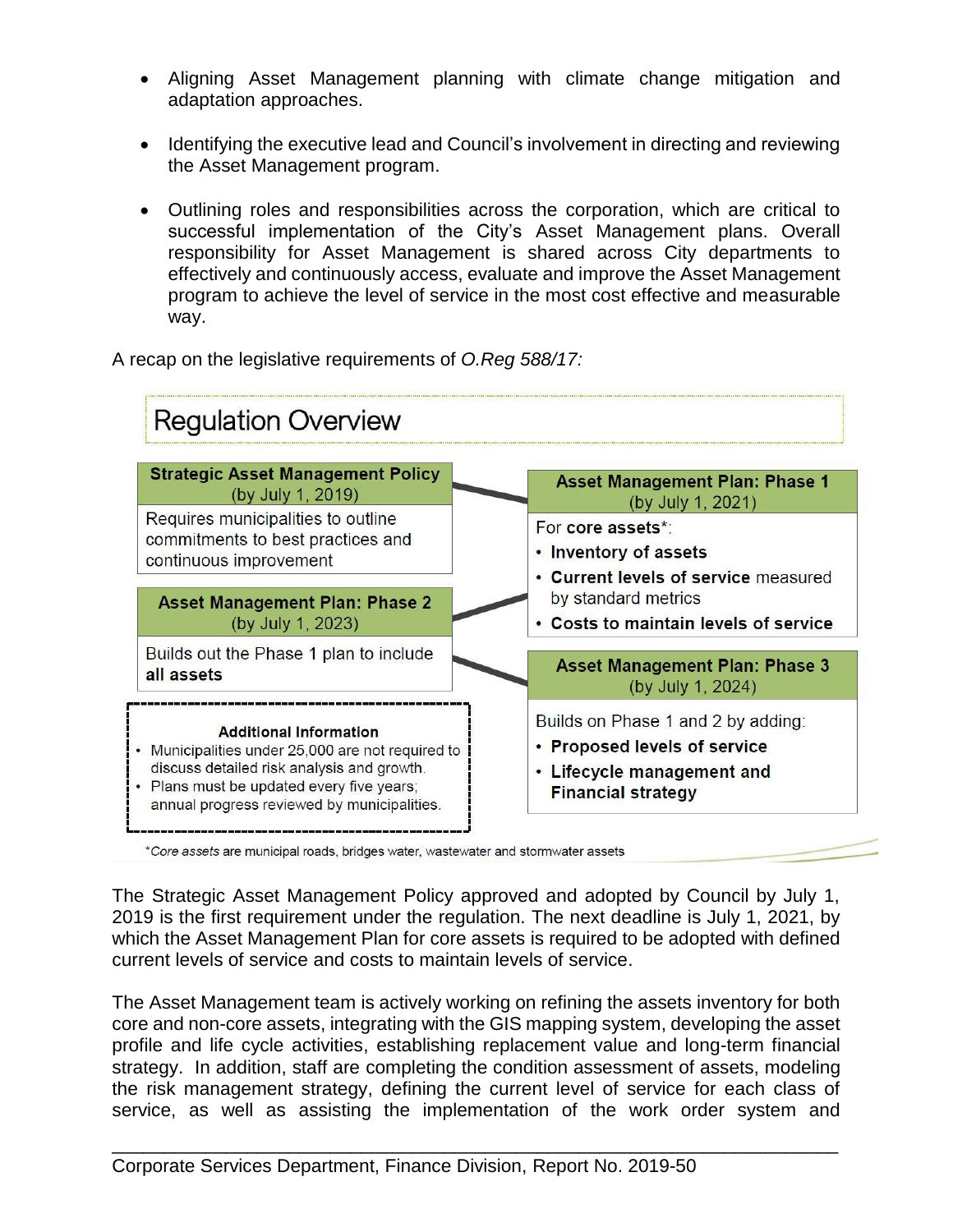incorporating it with Asset Management program. The team is striving to deliver a high quality Asset Management Plan to guide the City's Asset Management practice and at the minimum, in full compliance with *O.Reg. 588/17.*

## **4) OPTIONS AND FINANCIAL CONSIDERATIONS:**

- **a)** Doing nothing is not recommended.
- **b)** It is recommended that Council approve the Strategic Asset Management Policy in compliance with *O.Reg. 588/17*. By adopting the updated Strategic Asset Management Policy, Council will satisfy the first step required by the Regulation before the deadline. Additionally, this will provide a framework and guideline to the further development of the Asset Management Plan, in preparation to meet subsequent steps in the Regulation.

#### **5) COMPLIANCE WITH STRATEGIC PLAN INITIATIVES**

To be in compliance with developing the City's Asset Management Plan and *O.Reg 588/17: Asset Management Planning for Municipal Infrastructure under the Infrastructure for Jobs and Prosperities Act, 2015.*.

## **6) ATTACHMENTS**

Appendix A - Strategic Asset Management Policy

#### **7) RECOMMENDATION**

That the Port Colborne Strategic Asset Management Policy attached as Appendix A to Corporate Services Department, Finance Division Report No. 2019-50, be adopted by Council.

## **8) SIGNATURES**

Prepared on March 25, 2019 by: Reviewed and Respectfully Submitted:

Jade McDowall C. Scott Luey

CSlem,.

Capital Asset Supervisor Chief Administrative Officer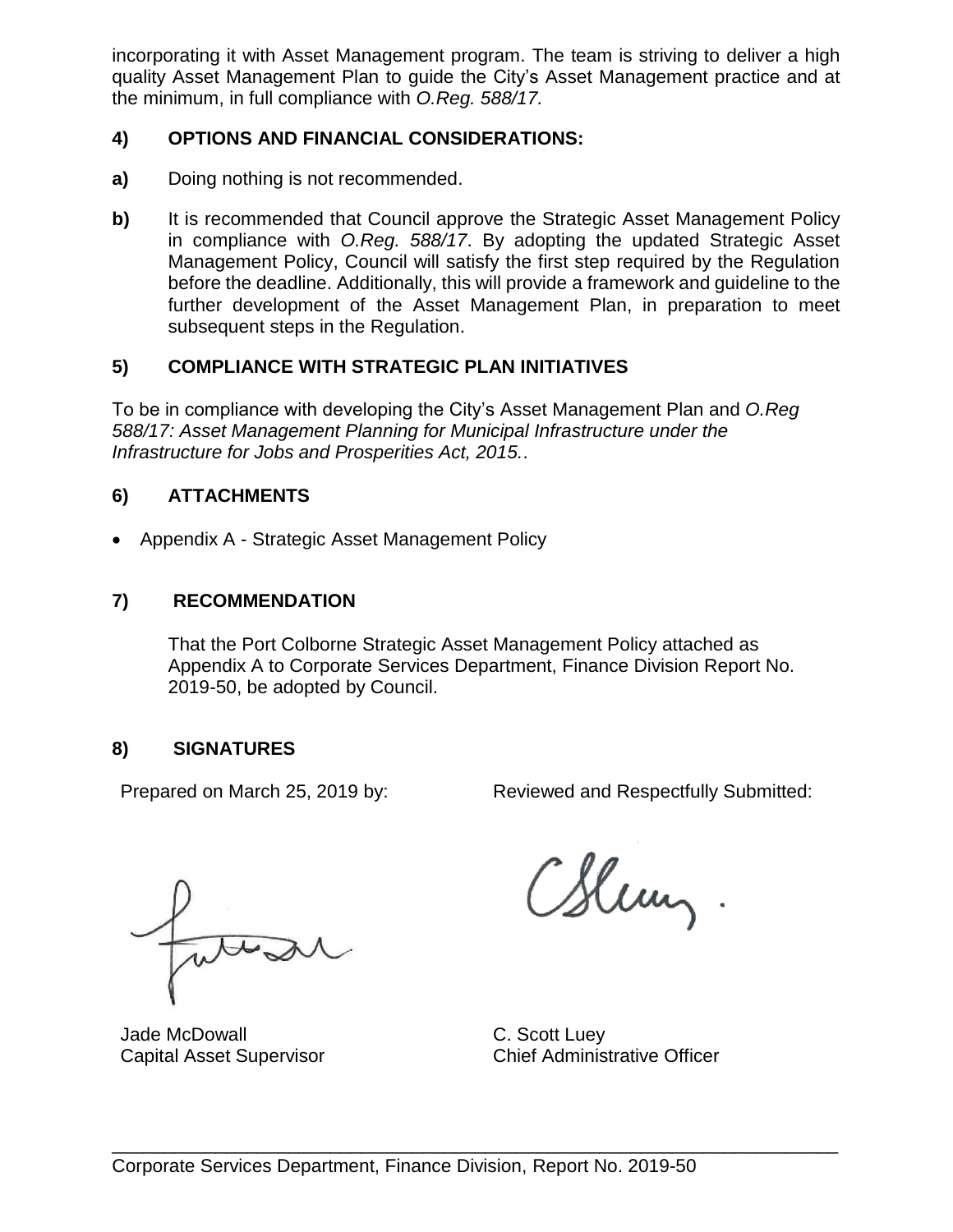Reviewed by:

Fit Sime

Peter Senese Director of Corporate Services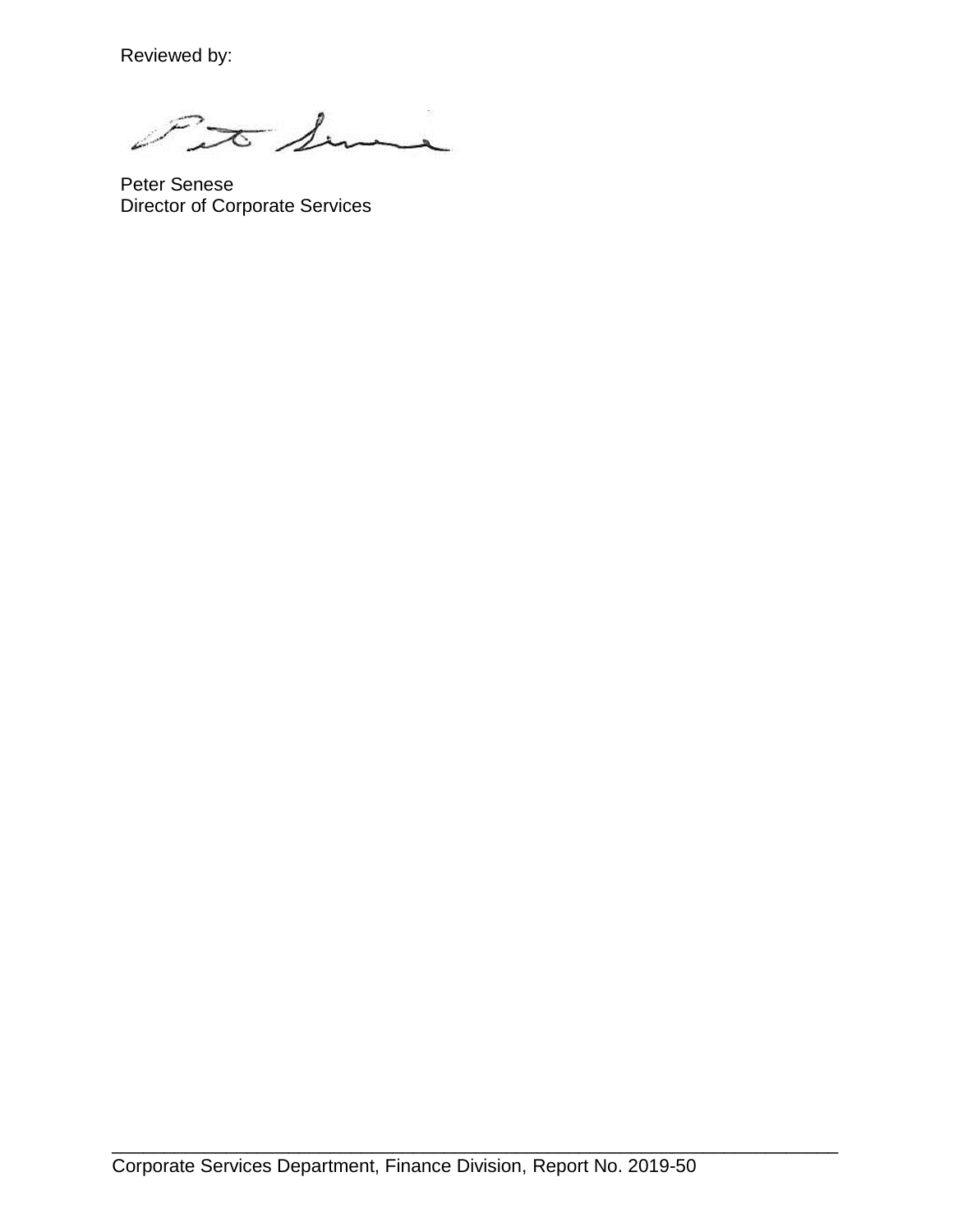

#### **Strategic Asset Management Policy**

| <b>Submission Date:</b>   | 2019-04-08                                              |
|---------------------------|---------------------------------------------------------|
| Approved by:              | Enter the approving authority, e.g., CAO.               |
| Approval Date:            | Enter date the policy was formally approved.            |
| <b>Effective Date:</b>    | Enter the date the policy will become operational.      |
| Policy Number:            | Enter policy number.                                    |
| <b>Next Revision Due:</b> | Enter the date the policy will be reviewed and revised. |
|                           |                                                         |

#### **1.0 Definitions**

Unless otherwise noted, the definitions provided in this document align with those outlined in Ontario Regulation 588/17 (O. Reg. 588/17), Asset Management Planning for Municipal Infrastructure, under the *Infrastructure for Jobs and Prosperity Act, 2015*.

- 1. **Asset management (AM)** the coordinated activity of an organization to realize value from assets. It considers all asset types, and includes all activities involved in the asset's life cycle from planning and acquisition/creation; to operational and maintenance activities, rehabilitation, and renewal; to replacement or disposal and any remaining liabilities. Asset management is holistic and normally involves balancing costs, risks, opportunities and performance benefits to achieve the total lowest lifecycle cost for each asset (ISO 55000).
- 2. **Asset management plan (AMP)** Documented information that specifies the activities, resources, and timescales required for an individual asset, or a grouping of assets, to achieve the organization's asset management objectives (ISO 55000). Under O. Reg. 588/17, by 2023 AMPs for core municipal infrastructure assets will be required to include the current levels of service being provided; the current performance of each asset category; a summary of assets in each asset category, their replacement cost, average age, condition information, and condition assessment protocols; lifecycle activities required to maintain current levels of service; discussion of population and economic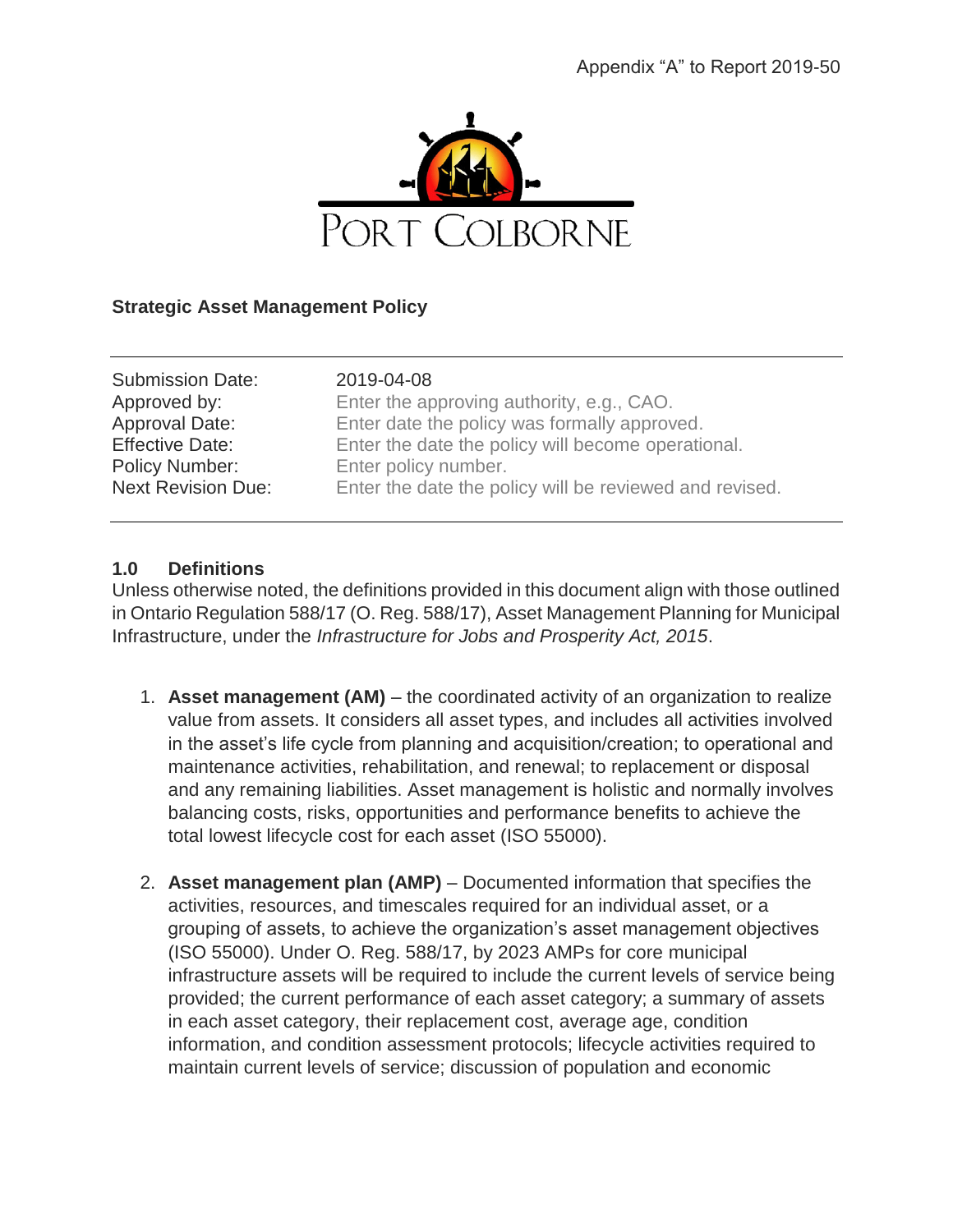forecasts; and documentation of processes to make inventory- and conditionrelated background information available to the public.

- 3. **Capitalization threshold** the value of a municipal infrastructure asset at or above which a City will capitalize the value of it and below which it will expense the value of it.
- 4. **Green infrastructure asset** an infrastructure asset consisting of natural or human-made elements that provide ecological and hydrological functions and processes and includes natural heritage features and systems, parklands, stormwater management systems, street trees, urban forests, natural channels, permeable surfaces and green roofs.
- 5. **Level of service** parameters, or combination of parameters, which reflect social, political, environmental and economic outcomes that the organization delivers. Parameters can include, but are not necessarily limited to, safety, customer satisfaction, quality, quantity, capacity, reliability, responsiveness, environmental acceptability, cost, and availability (ISO 55000).
- 6. **Lifecycle activities** activities undertaken with respect to a municipal infrastructure asset over its service life, including constructing, maintaining, renewing, operating and decommissioning, and all engineering and design work associated with those activities.
- 7. **Municipal infrastructure asset** an infrastructure asset, including a green infrastructure asset, directly owned by a City or included on the consolidated financial statements of a City, but does not include an infrastructure asset that is managed by a joint municipal water board.

## **2.0 Objective**

The objective of this policy is to provide leadership in and commitment to the development and implementation of the City's asset management program. It is intended to guide the consistent use of **asset management** across the organization, to facilitate logical and evidence-based decision-making for the management of **municipal infrastructure assets** and to support the delivery of sustainable community services now and in the future.

By using sound asset management practices, the City will work to ensure that all municipal infrastructure assets meet expected performance levels and continue to provide desired service levels in the most efficient and effective manner. Linking service outcomes to infrastructure investment decisions will assist the City in focusing on service, rather than budget, driven asset management approaches.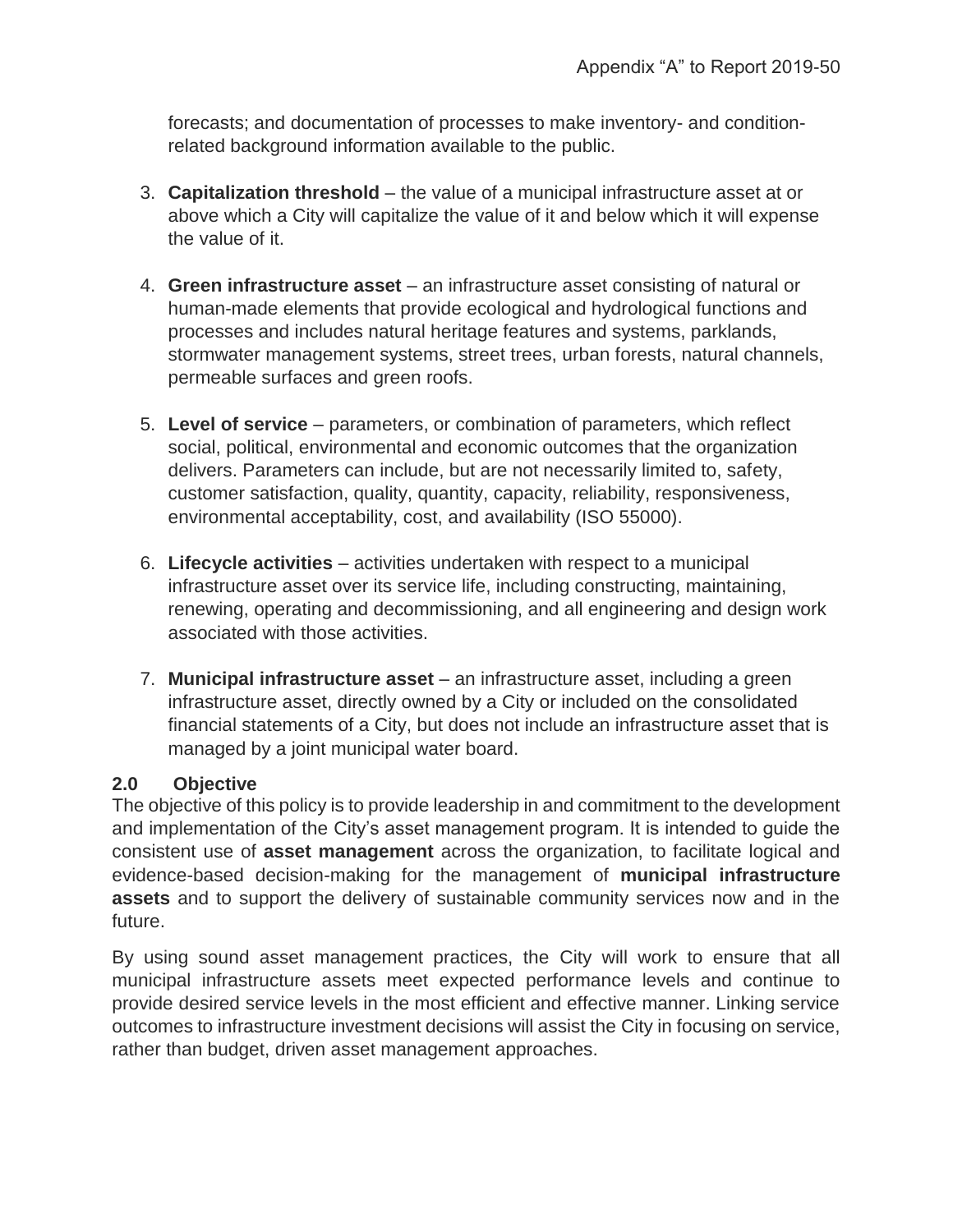This policy demonstrates an organization-wide commitment to the good stewardship of municipal infrastructure assets, and to improved accountability and transparency to the community through the adoption of best practices regarding asset management planning.

#### **3.0 Background**

The City is responsible for providing a range of essential services to the community, including, but not limited to, safe and reliable transportation networks; accessible community facilities; safe distribution of drinking water; effective collection of sanitary wastewater; and effective fire and emergency service management. To deliver these services, it owns and manages a diverse municipal infrastructure asset portfolio of roads, bridges/culverts, facilities, water/wastewater/storm infrastructure, parks, vehicles and machinery. As the social, economic, and environmental wellbeing of the community depends on the reliable performance of these municipal infrastructure assets it is critical to implement a systemic, sustainable approach to their management.

Asset management is such an approach, and refers to the set of policies, practices and procedures that allow an organization to realize maximum value from its municipal infrastructure assets. An asset management approach allows organizations to make informed decisions regarding the planning, building, operating, maintaining, renewing, replacing and disposing of municipal infrastructure assets through a wide range of **lifecycle activities**. Furthermore, it is an organization-wide process that involves the coordination of activities across multiple departments and service areas. As such, it is useful to adopt a structured and coordinated approach to outlining the activities, roles and responsibilities required of organizational actors, as well as the key principles that should guide all asset management decision-making.

A comprehensive and holistic asset management approach will support efficient and effective delivery of expected **levels of service** and ensure that due regard and process are applied to the long-term management and stewardship of all municipal infrastructure assets. In addition, it will align the City with provincial and national standards and regulations such as the Infrastructure for Jobs and Prosperity Act, 2015 and Ontario Regulation 588/17, enabling the organization to take full advantage of available grant funding opportunities.

The approval of this policy is an important step towards integrating the City's strategic mission, vision and goals with its asset management program, and ensuring that critical municipal infrastructure assets and vital services are maintained and provided to the community in a reliable, sustainable manner.

## **4.0 Alignment with the City's Strategic Direction**

This policy will reference and incorporate elements of the City's Strategic Plans, including the Official Plan, Strategic Plan, Parks Master Plan, Transportation Master Plan, and other asset-related plans. As these plans are updated, this policy shall be revised to reflect emerging and evolving strategies, actions and priorities.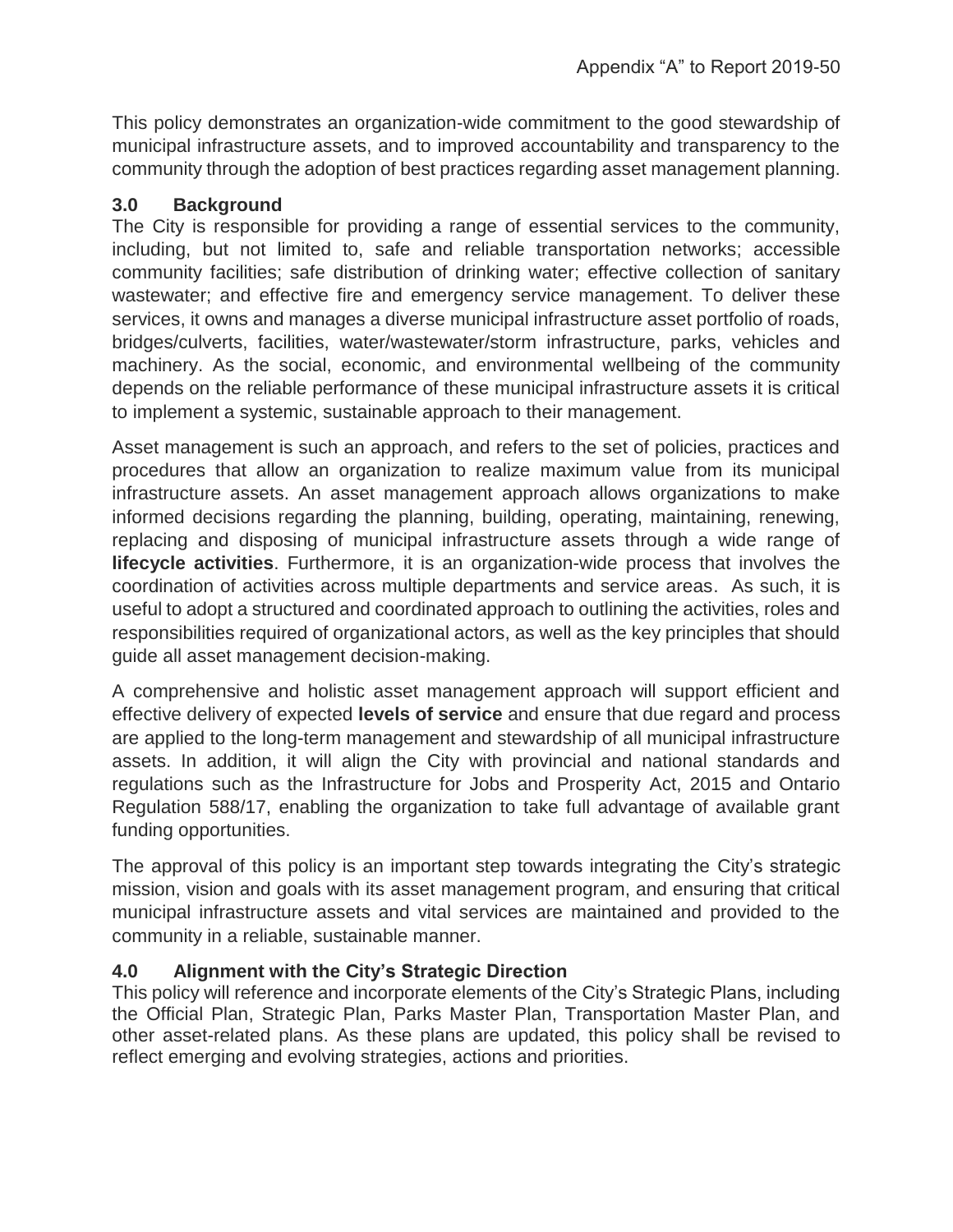#### **5.0 Policy Statement**

To guide the City, the following policy statements have been developed:

- 1. The City will implement an organization-wide asset management program through all departments. The program will promote lifecycle and risk management of all municipal infrastructure assets, with the goal of achieving the lowest total cost of ownership while meeting desired levels of service.
- 2. The City will implement continuous improvement protocols and adopt best practices regarding asset management planning, including:
	- i. Complete and Accurate Asset Data
	- ii. Condition Assessment Protocols
	- iii. Risk and Criticality Models
	- iv. Lifecycle Management
	- v. Financial Strategy Development
	- vi. Level of Service Framework
- 3. The City will develop and maintain an asset inventory of all municipal infrastructure assets which includes unique ID, description, location information, GIS software mapping of assets to the asset inventory, value (both historical and replacement), performance characteristics and/or condition, estimated remaining life and estimated repair, rehabilitation or replacement date; and estimated cost repair, rehabilitation or replacement costs.
- 4. The City will develop an asset management plan (AMP) that incorporates all infrastructure categories and municipal infrastructure assets that are necessary to the provision of services. This may include assets that fall below their respective capitalization thresholds as outlined in the City's TCA Policy. The scope of these assets will be determined, according to relevance, based on the professional judgment of City senior staff. The AMP will be reviewed annually to address the City's progress in implementing its asset management plan and updated at least every five years in accordance with O. Reg. 588/17 requirements, to promote, document and communicate continuous improvement of the asset management program.
- 5. The City will integrate asset management plans and practices with its long-term financial planning and budgeting strategies. This includes the development of financial plans that determine the level of funding required to achieve short-term operating and maintenance needs, in addition to long-term funding needs to replace and/or renew municipal infrastructure assets based on full lifecycle costing.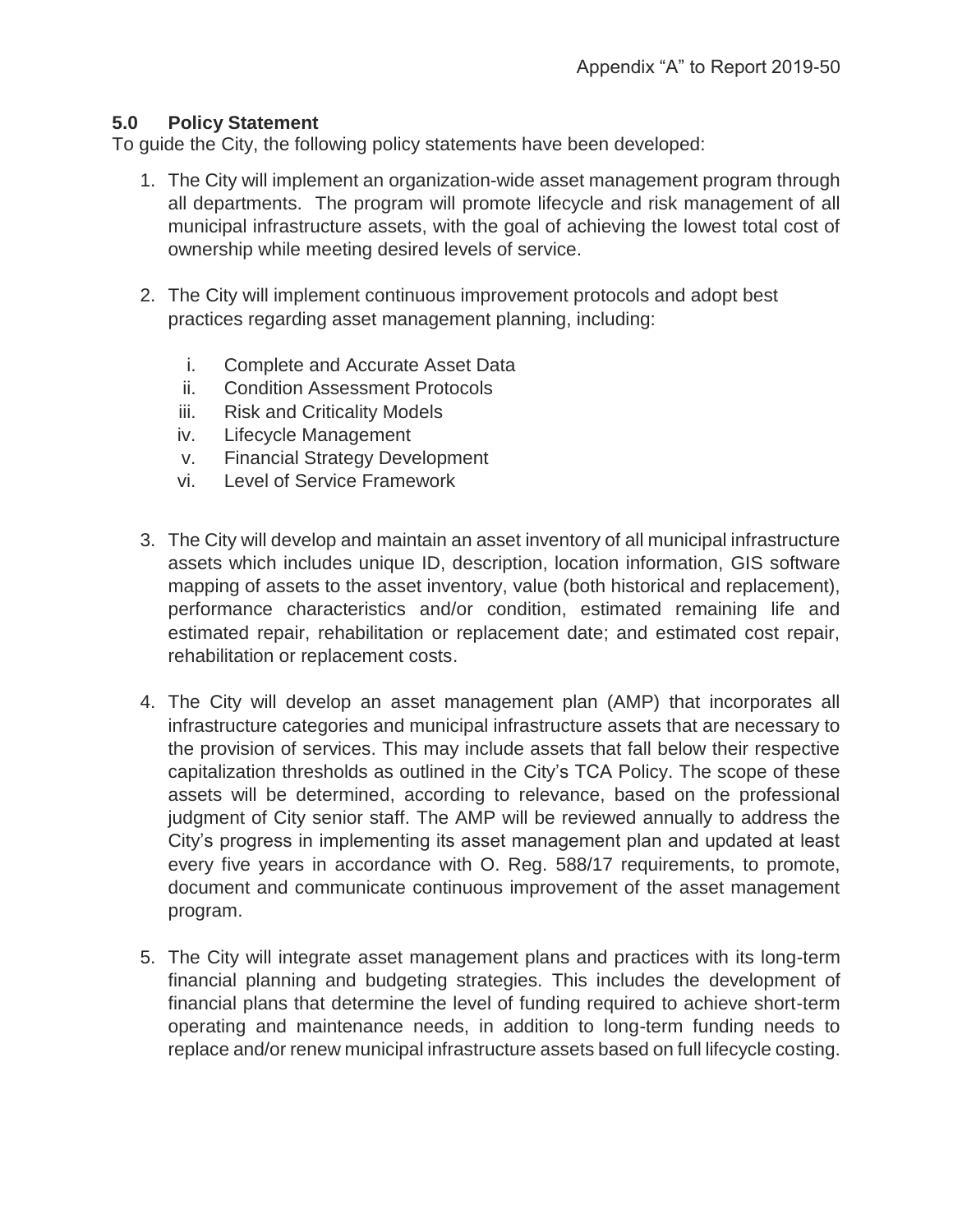- 6. The City will explore innovative funding and service delivery opportunities, including but not limited to grant programs, public-private partnerships (P3), alternative financing and procurement (AFP) approaches, and shared provision of services, as appropriate.
- 7. The City will develop meaningful performance metrics and reporting tools to transparently communicate and display the current state of asset management practice to Council and the community.
- 8. The City will consider the risks and vulnerabilities of municipal infrastructure assets to climate change and the actions that may be required including, but not limited to, anticipated costs that could arise from these impacts, adaptation opportunities, mitigation approaches, disaster planning and contingency funding. Impacts may include matters relating to operations, levels of service and lifecycle management.
- 9. The Municipality will ensure that all asset management planning is aligned with any of the following financial plans:
	- i. Financial plans related to the Municipality's water assets including any financial plans prepared under the Safe Drinking Water Act, 2002.
	- ii. Financial plans related to the Municipality's wastewater assets.
	- iii. Financial plans related to the Municipality's stormwater assets.
- 10.The City will align all asset management planning with the Province of Ontario's land-use planning framework, including any relevant policy statements issued under section 3(1) of the *Planning Act*; shall conform with the provincial plans that are in effect on that date; and, shall be consistent with all municipal official plans.
- 11.The City will coordinate planning for interrelated municipal infrastructure assets with separate ownership structures by pursuing collaborative opportunities with neighbouring municipalities and jointly-owned municipal bodies wherever viable and beneficial.
- 12.The City will develop processes and provide opportunities for municipal residents and other interested parties to offer input into asset management planning wherever and whenever possible.

## **6.0 Roles and Responsibilities**

The development and continuous support of the City's asset management program requires a wide range of duties and responsibilities. The following passages outline the persons responsible for these tasks:

1. **Council**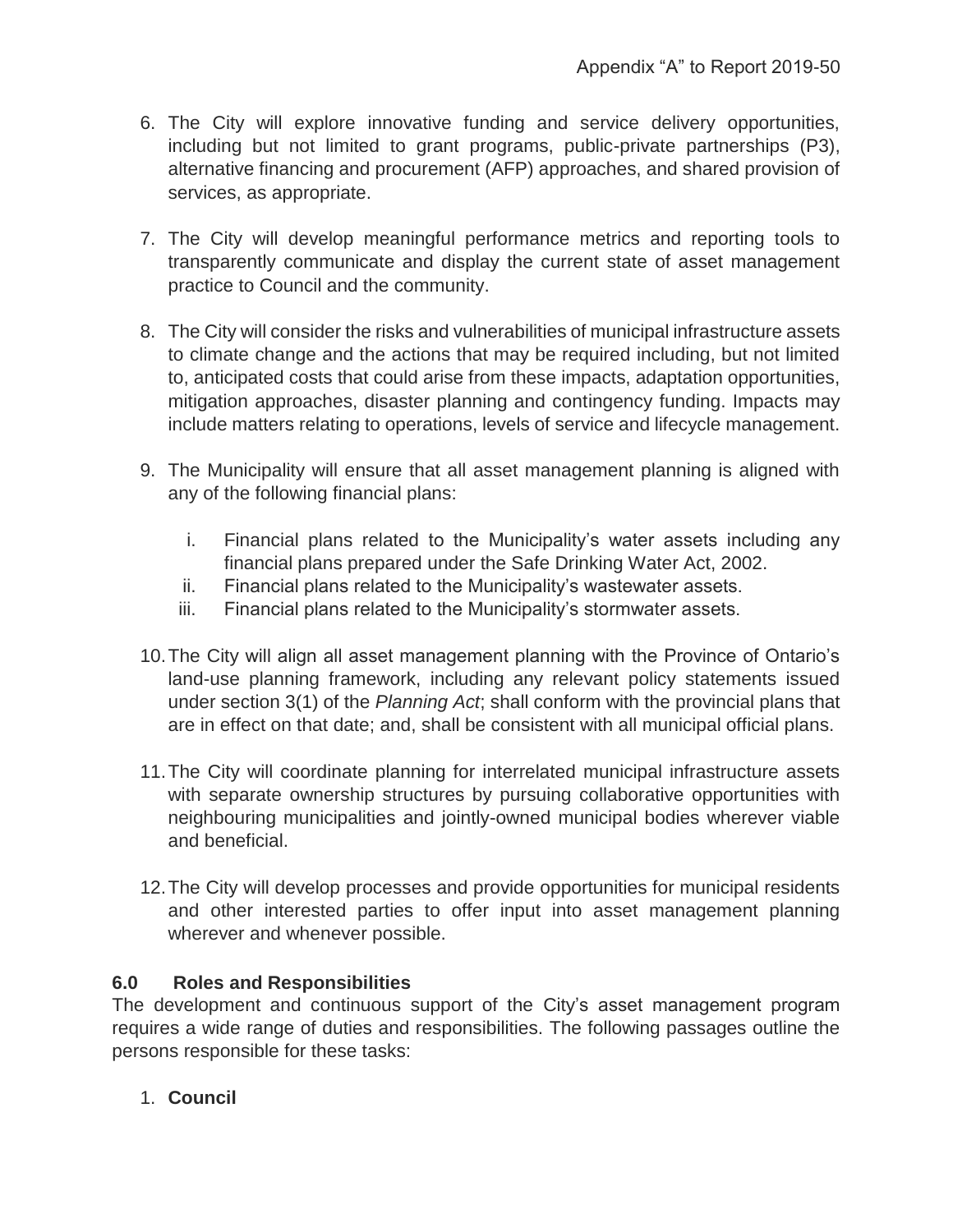- i. Approve the AM policy and direction of the AM program
- ii. Maintain adequate organizational capacity to support the core practices of the AM program
- iii. Prioritize effective stewardship of assets in adoption and ongoing review of policy and budgets
- iv. Establish and monitor levels of service

## 2. **CAO**

i. Provide oversight to the AM Policy to ensure that the AM program aligns with the City's strategic plan and provincial and federal regulations

## 3. **Executive Lead (Director of Corporate Services or Designate)**

- i. Manage policy and policy updates
- ii. Provide organization-wide leadership in AM practices and concepts
- iii. Provide departmental staff coordination
- iv. Monitor levels of service
- v. Coordinate and track AM program implementation and progress

## 4. **Asset Management Team**

- i. Development of policy and policy updates
- ii. Provide corporate oversight to goals and directions and ensure the AM program aligns with the City's strategic plan
- iii. Ensure that adequate resources are available to implement and maintain core AM practices
- iv. Provide departmental staff coordination
- v. Develop and monitor levels of service and make recommendations to Council
- vi. Track, analyze and report on AM program progress and results

# 4. **Departmental Staff**

- i. Utilize the new business processes and technology tools developed as part of the AM program
- ii. Participate in implementation task teams to carry-out AM activities
- iii. Implement and maintain levels of service
- iv. Provide support and direction for AM practices within their department
- v. Track and analyze AM program progress and results

# **7.0 Key Principles**

The City shall consider the following principles as outlined in section 3 of the *Infrastructure for Jobs and Prosperity Act, 2015*, when making decisions regarding asset management: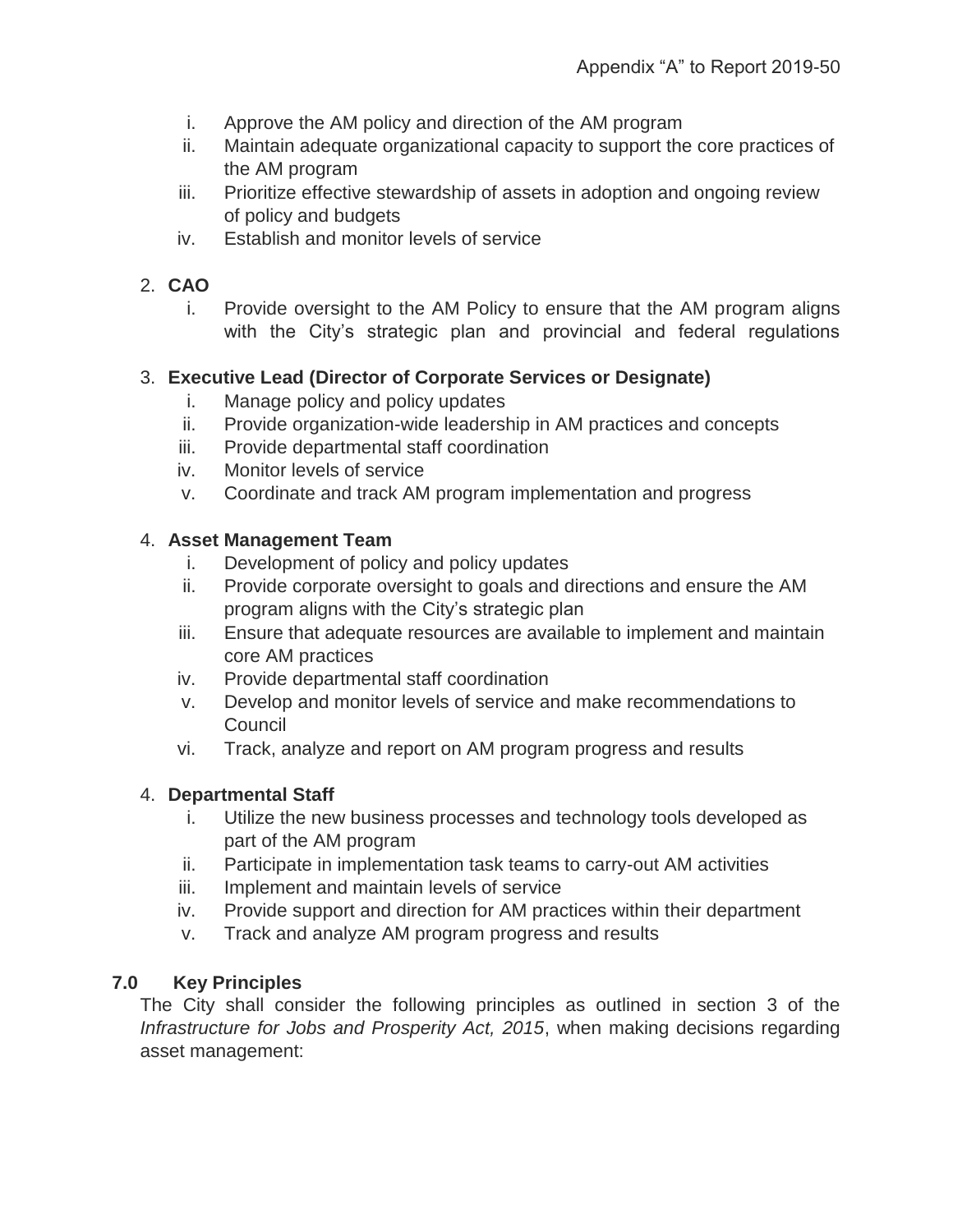- 1. Infrastructure planning and investment should take a long-term view, and decision-makers should take into account the needs of citizens by being mindful of, among other things, demographic and economic trends.
- 2. Infrastructure planning and investment should take into account any applicable budgets or fiscal plans.
- 3. Infrastructure priorities should be clearly identified in order to better inform investment decisions respecting infrastructure.
- 4. Infrastructure planning and investment should ensure the continued provision of core public services.
- 5. Infrastructure planning and investment should promote economic competitiveness, productivity, job creation and training opportunities.
- 6. Infrastructure planning and investment should ensure that the health and safety of workers involved in the construction and maintenance of infrastructure assets is protected.
- 7. Infrastructure planning and investment should foster innovation by creating opportunities to make use of innovative technologies, services and practices, particularly where doing so would utilize technology, techniques and practices developed in Ontario.
- 8. Infrastructure planning and investment should be evidence based and transparent, and, subject to any restrictions or prohibitions under an Act or otherwise by law on the collection, use or disclosure of information,
	- i. investment decisions respecting infrastructure should be made on the basis of information that is either publicly available or is made available to the public, and
	- ii. information with implications for infrastructure planning should be shared between the City and broader public sector entities, and should factor into investment decisions respecting infrastructure.
- 9. Where provincial or municipal plans or strategies have been established in Ontario, under an Act or otherwise, but do not bind or apply to the City, as the case may be, the City should nevertheless be mindful of those plans and strategies and make investment decisions respecting infrastructure that support them, to the extent that they are relevant.
- 10.Infrastructure planning and investment should promote accessibility for persons with disabilities.